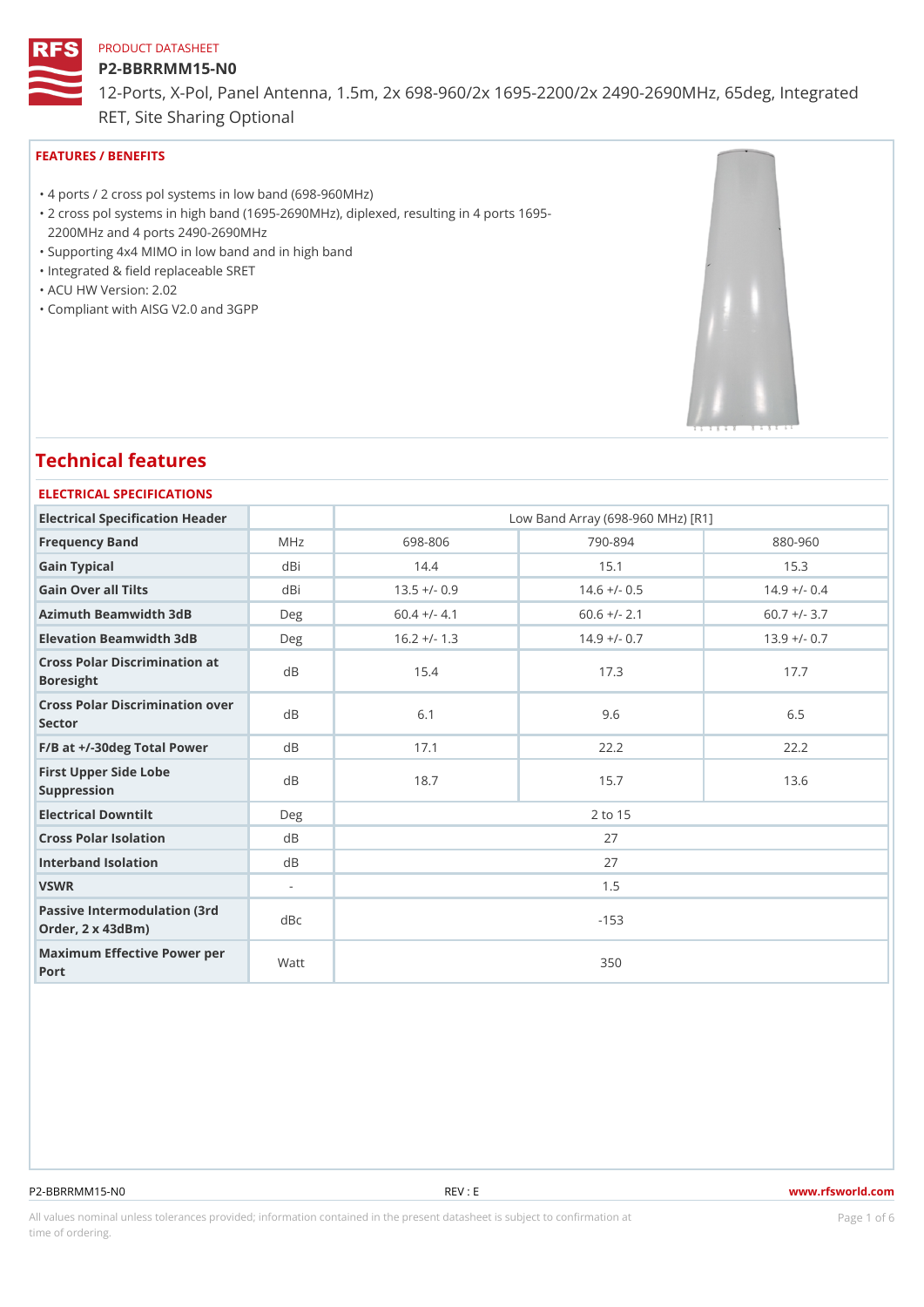P2-BBRRMM15-N0

12-Ports, X-Pol, Panel Antenna, 1.5m, 2x 698-960/2x 1695-2200/2x 249 RET, Site Sharing Optional

| ELECTRICAL SPECIFICATIONS                             |                             |                |                                      |                |
|-------------------------------------------------------|-----------------------------|----------------|--------------------------------------|----------------|
| Electrical Specification Header                       |                             |                | Low Band Array (698-960 MHz) [R2]    |                |
| Frequency Band                                        | M H z                       | 698-806        | $790 - 894$                          | 880-960        |
| Gain Typical                                          | dBi                         | 14.6           | 15.1                                 | 15.4           |
| Gain Over all Tilts                                   | dBi                         | $13.6$ +/- 1   | $14.6 +/- 0.5$                       | $15.1 +/- 0.3$ |
| Azimuth Beamwidth 3dB                                 | Deg                         | $61.3 +/- 5$   | $61.4$ +/- 2.6                       | $60.7$ +/- 2.8 |
| Elevation Beamwidth 3dB                               | Deg                         | $16.1 +/- 1.3$ | $14.7 +/- 0.7$                       | $13.8 +/- 0.7$ |
| Cross Polar Discrimination at<br>Boresight            |                             | 14.8           | 16.7                                 | 19.2           |
| Cross Polar Discrimination over<br>Sector             |                             | 6.8            | 10                                   | 8.7            |
| $F/B$ at $+/-30$ deg Total Powerd B                   |                             | 17.4           | 21.7                                 | 21             |
| First Upper Side Lobe<br>Suppression                  | d B                         | 17.4           | 16.3                                 | 15.2           |
| Electrical Downtilt                                   | Deg                         |                | 2 to 15                              |                |
| Cross Polar Isolation                                 | d B                         |                | 27                                   |                |
| Interband Isolation                                   | d B                         |                | 27                                   |                |
| VSWR                                                  | $\mathcal{L}_{\mathcal{A}}$ |                | 1.5                                  |                |
| Passive Intermodulation (3rd dBc<br>Order, 2 x 43dBm) |                             |                | $-153$                               |                |
| Maximum Effective Power per<br>Port                   |                             |                | 350                                  |                |
| ELECTRICAL SPECIFICATIONS                             |                             |                |                                      |                |
| Electrical Specification Header                       |                             |                | High Band Array (1695-2200 MHz) [B1] |                |
| Frequency Band                                        | M H z                       | 1695-1880      | 1850-1990                            | $1920 - 2200$  |
| Gain Typical                                          | dBi                         | 17.6           | 17.9                                 | 18.3           |
| Gain Over all Tilts                                   | dBi                         | $16.7$ +/- 0.9 | $16.7$ +/- 1.2                       | $17 + (-1.3$   |
| Azimuth Beamwidth 3dB                                 | Deg                         | $57.2$ +/- 3.7 | $60.8$ +/- 8.4                       | $61.9$ +/- 8   |
| Elevation Beamwidth 3dB                               | Deg                         | $6.2 +/- 0.4$  | $5.9 +/- 0.3$                        | $5.5 +/- 0.5$  |
| Cross Polar Discrimination at<br>Boresight            |                             | 16.1           | 16.5                                 | 14.3           |
| Cross Polar Discrimination over<br>Sector             |                             | $8.5\,$        | $5.8$                                | 5.7            |
| $F/B$ at $+/-30$ deg Total Powerd B                   |                             | 21.6           | 22.8                                 | 23             |
| First Upper Side Lobe<br>Suppression                  | d B                         | 18.5           | 16.7                                 | 15.4           |
| Electrical Downtilt                                   | Deg                         |                | 2 to 12                              |                |
| Cross Polar Isolation                                 | d B                         |                | 27                                   |                |
| Interband Isolation                                   | d B                         |                | 27                                   |                |
| VSWR                                                  | $\overline{\phantom{a}}$    |                | 1.5                                  |                |
| Passive Intermodulation (3rd dBc<br>Order, 2 x 43dBm) |                             |                | $-153$                               |                |
| Maximum Effective Power per<br>Port                   |                             |                | 250                                  |                |

All values nominal unless tolerances provided; information contained in the present datasheet is subject to Pcaognéio 21 m atio time of ordering.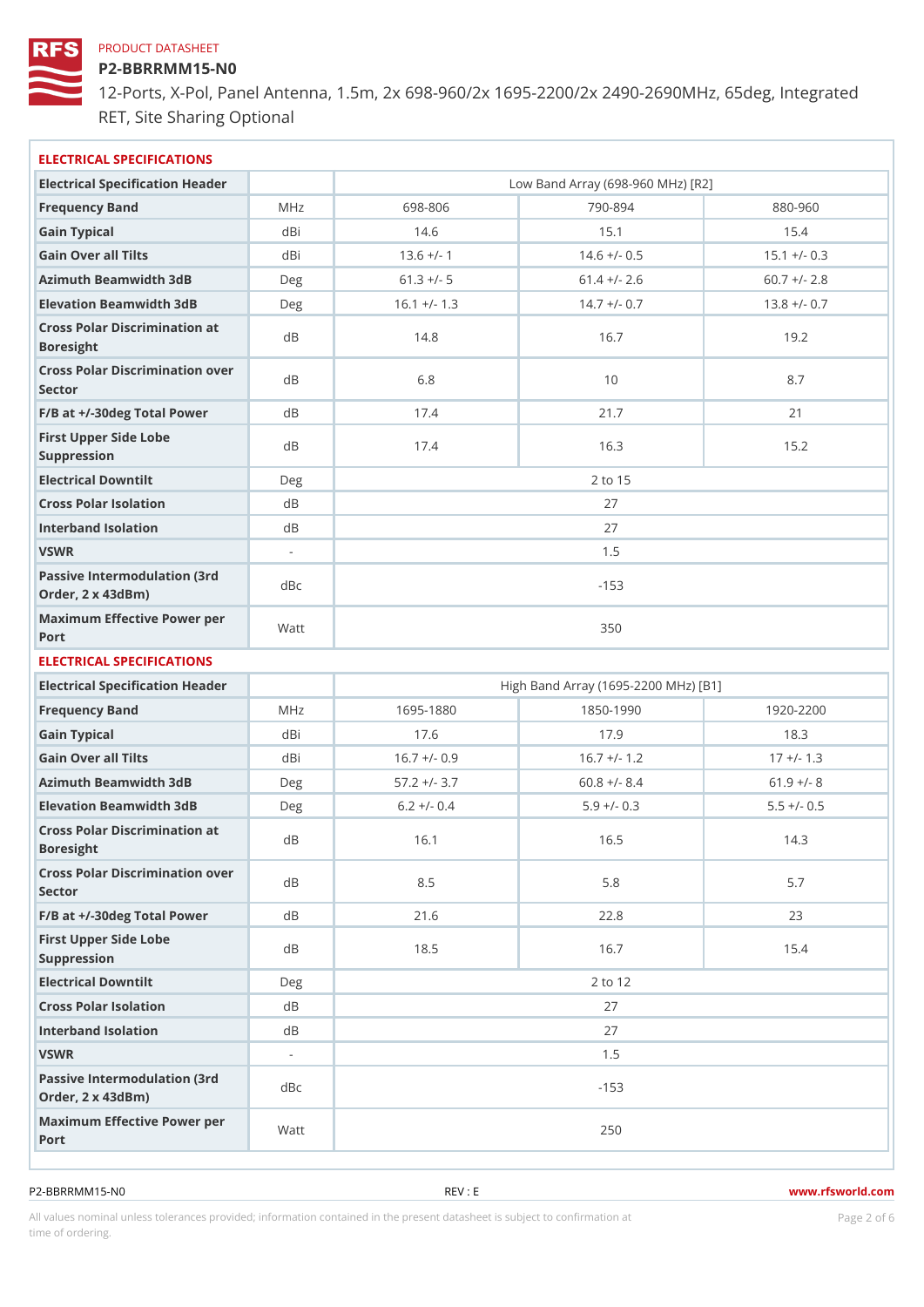P2-BBRRMM15-N0

12-Ports, X-Pol, Panel Antenna, 1.5m, 2x 698-960/2x 1695-2200/2x 249 RET, Site Sharing Optional

| ELECTRICAL SPECIFICATIONS                             |                          |                |                                      |                |
|-------------------------------------------------------|--------------------------|----------------|--------------------------------------|----------------|
| Electrical Specification Header                       |                          |                | High Band Array (1695-2200 MHz) [B2] |                |
| Frequency Band                                        | M H z                    | 1695-1880      | 1850-1990                            | $1920 - 2200$  |
| Gain Typical                                          | dBi                      | 17.4           | 17.9                                 | 18.1           |
| Gain Over all Tilts                                   | dBi                      | $16.6$ +/- 0.8 | $16.7$ +/- 1.2                       | $16.9$ +/- 1.2 |
| Azimuth Beamwidth 3dB                                 | Deg                      | $58.2 +/- 5$   | $59.2 +/- 5.4$                       | $61.4$ +/- 9.2 |
| Elevation Beamwidth 3dB                               | Deg                      | $6.3$ +/- 0.3  | $5.8 +/- 0.4$                        | $5.5 +/- 0.5$  |
| Cross Polar Discrimination at<br>Boresight            |                          | 15.8           | 17                                   | 14.6           |
| Cross Polar Discrimination over<br>Sector             |                          | 9              | $5.4$                                | 5.2            |
| $F/B$ at $+/-30$ deg Total PowerdB                    |                          | 23.1           | 23.1                                 | 22.4           |
| First Upper Side Lobe<br>Suppression                  | d B                      | 19             | 16.5                                 | 15.8           |
| Electrical Downtilt                                   | Deg                      |                | 2 to 12                              |                |
| Cross Polar Isolation                                 | d B                      |                | 27                                   |                |
| Interband Isolation                                   | d B                      |                | 27                                   |                |
| VSWR                                                  | $\omega$                 |                | 1.5                                  |                |
| Passive Intermodulation (3rd dBc<br>Order, 2 x 43dBm) |                          |                | $-153$                               |                |
| Maximum Effective Power per<br>Port                   |                          |                | 250                                  |                |
| ELECTRICAL SPECIFICATIONS                             |                          |                |                                      |                |
| Electrical Specification Header                       |                          |                | High Band Array (2490-2690 MHz) [Y1] |                |
| Frequency Band                                        | M H z                    |                | 2490-2690                            |                |
| Gain Typical                                          | dBi                      |                | 18.4                                 |                |
| Gain Over all Tilts                                   | dBi                      |                | $17.6$ +/- 0.8                       |                |
| Azimuth Beamwidth 3dB                                 | Deg                      |                | $50.5$ +/- $5.8$                     |                |
| Elevation Beamwidth 3dB                               | Deg                      |                | $4.6 +/- 0.3$                        |                |
| Cross Polar Discrimination at<br>Boresight            |                          |                | 23.2                                 |                |
| Cross Polar Discrimination over<br>Sector             |                          |                | 0.7                                  |                |
| $F/B$ at $+/-30$ deg Total Powerd B                   |                          |                | 24.9                                 |                |
| First Upper Side Lobe<br>Suppression                  | d B                      |                | 15                                   |                |
| Electrical Downtilt                                   | Deg                      |                | 2 to 12                              |                |
| Cross Polar Isolation                                 | d B                      |                | 27                                   |                |
| Interband Isolation                                   | d B                      |                | 27                                   |                |
| VSWR                                                  | $\overline{\phantom{a}}$ |                | 1.5                                  |                |
| Passive Intermodulation (3rd dBc<br>Order, 2 x 43dBm) |                          |                | $-153$                               |                |
| Maximum Effective Power per<br>Port                   |                          |                | 250                                  |                |

All values nominal unless tolerances provided; information contained in the present datasheet is subject to Pcaognéioßh Stio time of ordering.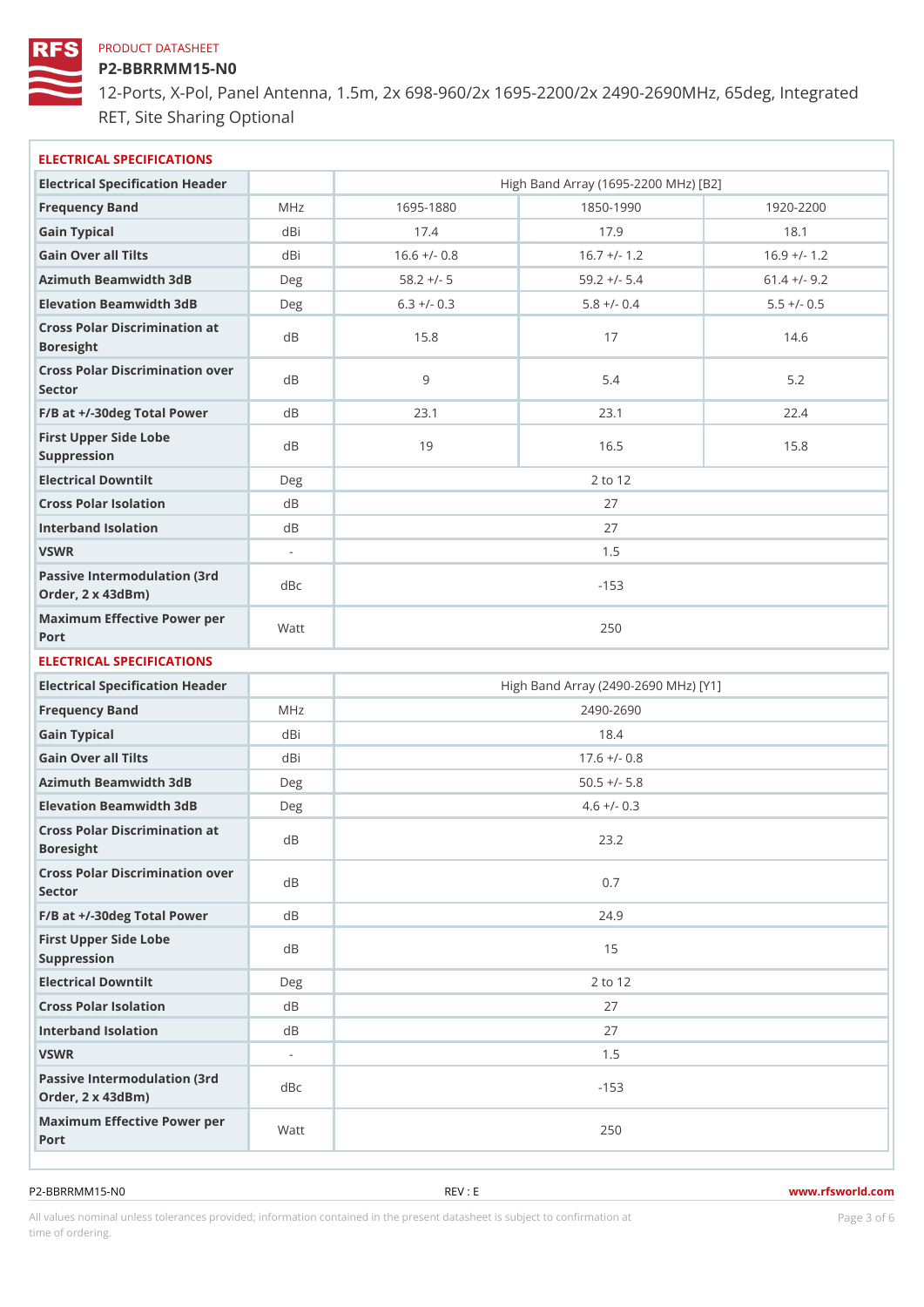P2-BBRRMM15-N0

12-Ports, X-Pol, Panel Antenna, 1.5m, 2x 698-960/2x 1695-2200/2x 249 RET, Site Sharing Optional

| ELECTRICAL SPECIFICATIONS                             |                             |                                                        |
|-------------------------------------------------------|-----------------------------|--------------------------------------------------------|
| Electrical Specification Header                       |                             | High Band Array (2490-2690 MHz) [Y2]                   |
| Frequency Band                                        | M H z                       | $2490 - 2690$                                          |
| Gain Typical                                          | dBi                         | 18.3                                                   |
| Gain Over all Tilts                                   | dBi                         | $17.7 +/- 0.6$                                         |
| Azimuth Beamwidth 3dB                                 | Deg                         | $51.2$ +/- $5.7$                                       |
| Elevation Beamwidth 3dB                               | Deg                         | $4.5 +/- 0.3$                                          |
| Cross Polar Discrimination at<br>Boresight            |                             | 20.2                                                   |
| Cross Polar Discrimination over<br>Sector             |                             | 0.8                                                    |
| $F/B$ at $+/-30$ deg Total PowerdB                    |                             | 25.1                                                   |
| First Upper Side Lobe<br>Suppression                  | d B                         | 15.6                                                   |
| Electrical Downtilt                                   | Deg                         | 2 to 12                                                |
| Cross Polar Isolation                                 | d B                         | 27                                                     |
| Interband Isolation                                   | d B                         | 27                                                     |
| VSWR                                                  | $\sim$                      | 1.5                                                    |
| Passive Intermodulation (3rd dBc<br>Order, 2 x 43dBm) |                             | $-153$                                                 |
| Maximum Effective Power per<br>Port                   |                             | 250                                                    |
| ELECTRICAL SPECIFICATIONS                             |                             |                                                        |
| Impedance                                             | Ohm                         | 50                                                     |
| Polarization                                          | Deg                         | ±45°                                                   |
| MECHANICAL SPECIFICATIONS                             |                             |                                                        |
| Dimensions - H x W x D                                | $mm$ (in)                   | 1590 x 498 x 197 (62.6 x 19.6 x 7.8)                   |
| Weight (Antenna Only)                                 | kg (lb)                     | 29 (63.9)                                              |
| Weight (Mounting Hardware kg (lb)<br>0nly)            |                             | 4.5(9.9)                                               |
| Packing size- HxWxD                                   | $mm$ (in)                   | 1940 x 590 x 270 (76.4 x 23.2 x 10.6)                  |
| Shipping Weight                                       | kg (lb)                     | 37.5(82.7)                                             |
| Connector type                                        |                             | 12 x 4.3-10 female/bottom + 2 AISG connectors (1 male, |
| Radome Material / Color                               |                             | Fiber Glass / Light Grey RAL7035                       |
| TESTING AND ENVIRONMENTAL                             |                             |                                                        |
| Temperature Range                                     | $^{\circ}$ C ( $^{\circ}$ F | $-40$ to 60 ( $-40$ to 140)                            |
| Lightning protection                                  |                             | Direct Ground                                          |
| Survival/Rated Wind Velocikm/h                        |                             | 200 (150)                                              |
| Wind Load @ Rated Wind Front                          |                             | 526                                                    |
| Wind Load @ Rated Wind Sidb                           |                             | 459                                                    |
| Wind Load @ Rated Wind ReaN                           |                             | 610                                                    |

P2-BBRRMM15-N0 REV : E www.rfsworld.com

All values nominal unless tolerances provided; information contained in the present datasheet is subject to Pcaogneior4fn Sotio time of ordering.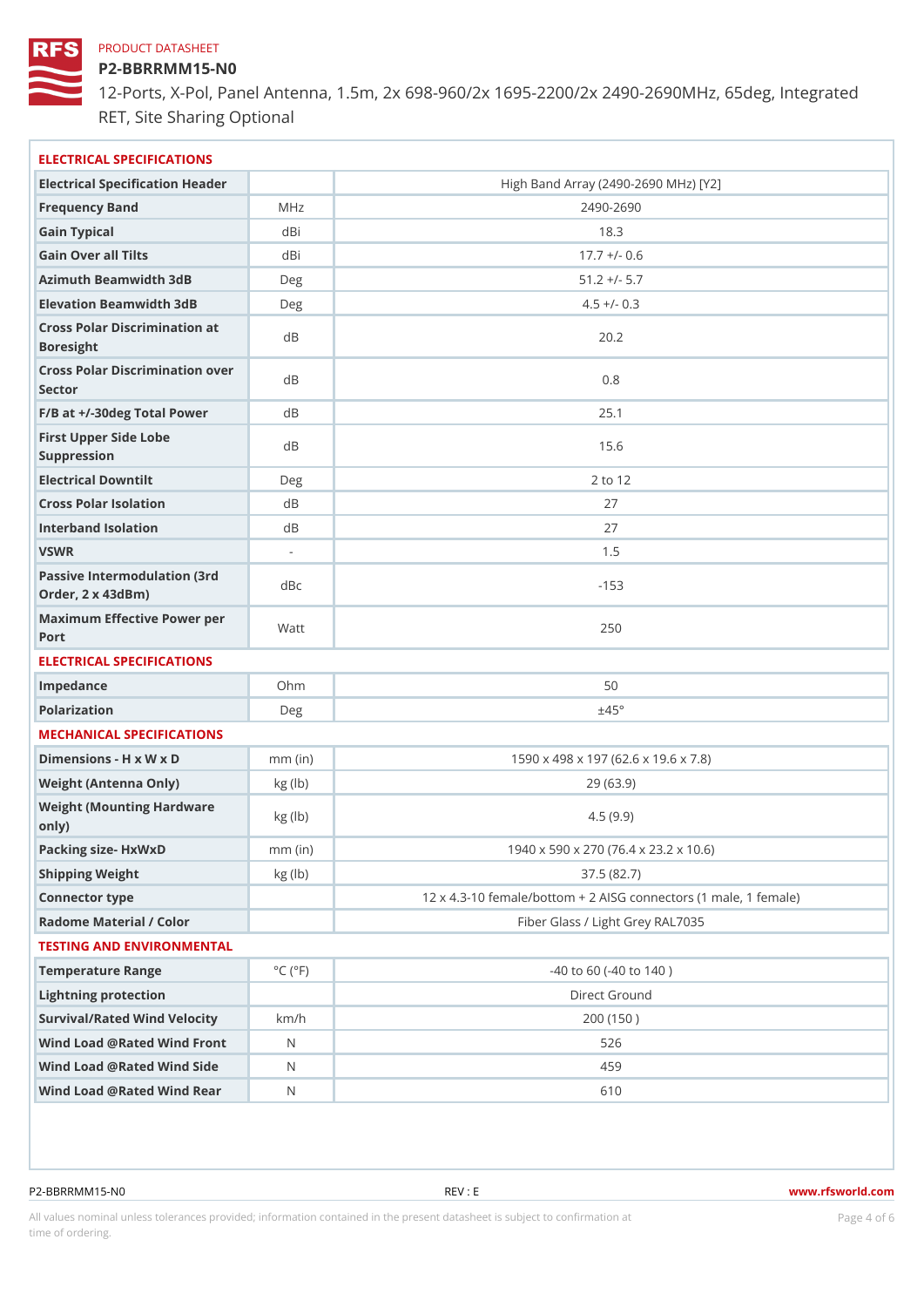#### P2-BBRRMM15-N0

12-Ports, X-Pol, Panel Antenna, 1.5m, 2x 698-960/2x 1695-2200/2x 249 RET, Site Sharing Optional

| ORDERING INFORMATION |
|----------------------|
|                      |

| Order No.                                                                                    | Configuration                  |                | Mounting HardwaMeunting Pipe D am Scheipping Weight |
|----------------------------------------------------------------------------------------------|--------------------------------|----------------|-----------------------------------------------------|
| P2-BBRRMM15-NO                                                                               | Internal RET(ACU 120-BAPM50-B1 | $50 - 110$ m m | 37.5 kg                                             |
| P2-BBRRMM15-S0 (Materibalternal RET(ACU-X20-B6)<br>Code: 50016702) Dynamic Site Sharing mode |                                | $50 - 110$ m m | $37.5$ kg                                           |
| P2-BBRRMM15-S0 (Materibalternal RET(ACU-X20-B6)<br>Code: 50016703) Static Site Sharing mode  |                                | $50 - 110$ m m | $37.5$ kg                                           |